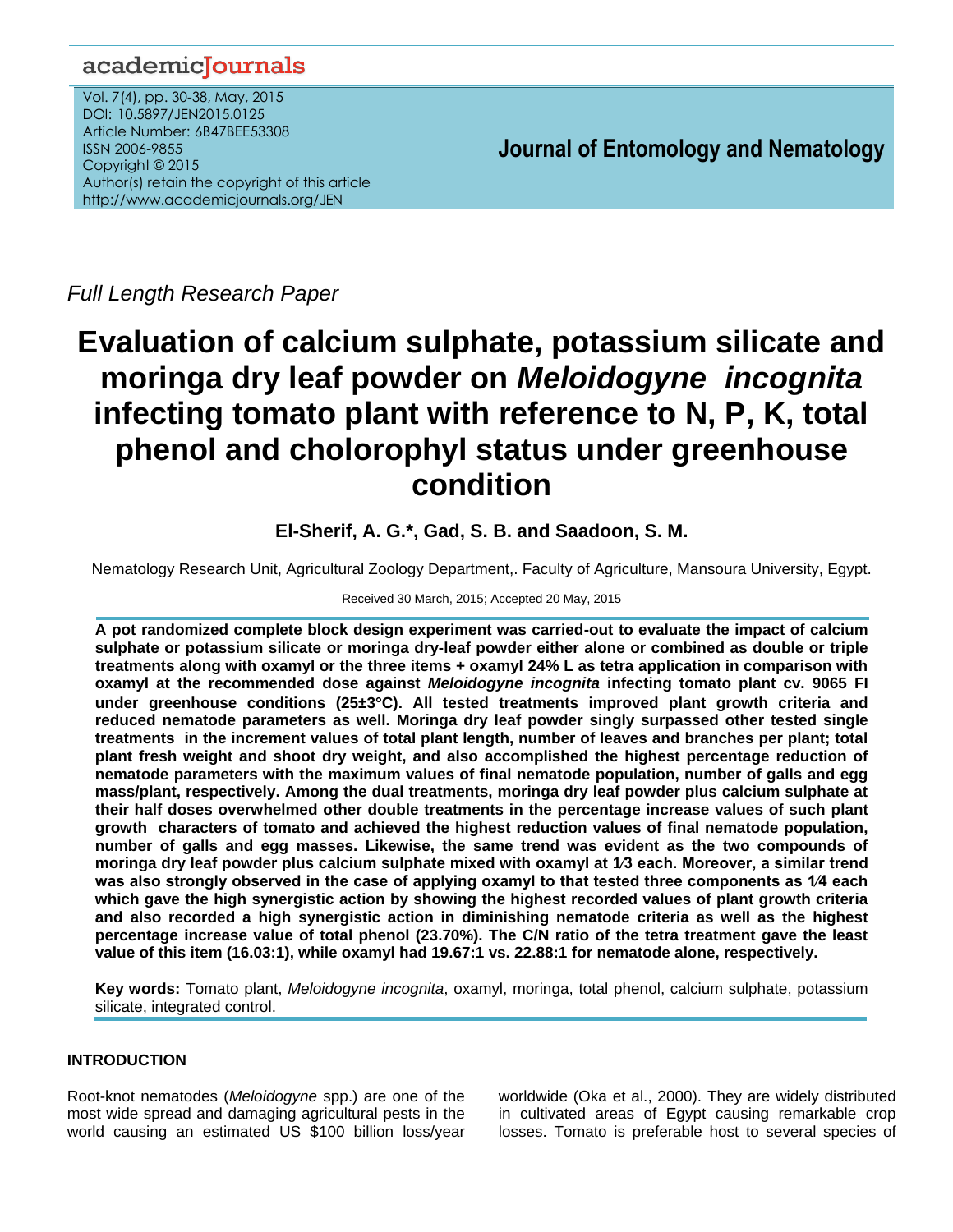root-knot nematodes. Biocontrol agents applied singly are not likely to perform consistently against all parasitic nematodes under soil environmental conditions. Different mechanisms of control may be dissimilarly influenced by environmental conditions; and it is possible that if multiple mechanisms are involved under a certain set of conditions, one mechanism may compensate for the other (Guetsky et al., 2002). So, the control achieved by biocontrol agents with several distinct mechanisms of control may be additive or synergistic. The approach of combining biocontrol agents to manage various soil borne pathogens including plant parasitic nematodes has been investigated extensively **(**Hojat et al., 1998; Pierson and Weller, 1994; and Siddiqui and Mahmood, 1993). Integrated nematode management using several control techniques that is soil amendments and bioagents with minimal use of nematicides received recently great attention among nematologists, providing effective control measures against the target nematode by keeping nematode population densities at the safe level and avoiding environmental pollution (AL-Ghnam, 2011). The objective of the present work was to study the impact of calcium sulphate or potassium silicate or moringa dry-leaf powder in comparison with oxamyl on plant growth response of tomato plants infected with M*. incognita* under greenhouse conditions.

#### **MATERIALS AND METHODS**

#### **Source of nematodes**

Second stage juveniles (J2) of *M. incognita* (Kofoid & White) Chitwood, were obtained from a pure culture of *M. incognita* that was initiated by a single eggmass propagated on coleus plants, *Coleus blumei* in the greenhouse of Nematology Research Unit (NERU) Agricultural Zoology Department, Faculty of Agriculture, Mansoura University, Egypt, where this work was carried-out. Second stage juveniles (J2) were extracted from soil of coleus plants by sieving and modified Baermann technique (Goodey, 1957) counted in a Hawksely counting slide under x 10 magnification then calculated for each 1 ml of the nematode suspension and recorded for preparing nematode inoculation of this work.

#### **Nematicide**

Oxamyl (Vydate) 24% L. Methyl-N'N'- dimethyl-N [(methyl) carbamoyl-oxy]-1- thioxamidate, which was used at the rate of 0.3 ml / plant.

#### **Greenhouse experiment**

A pot trial was set-up to study the effect of moringa dry leaf powder of and two plant mineral nutrients that is calcium sulphate and

\*Corresponding author. E-mail: elsherifmohammed@yahoo.com.

Author(s) agree that this article remain permanently open access under the terms of the Creative Commons Attribution License 4.0 [International License](http://creativecommons.org/licenses/by/4.0/deed.en_US)

potassium silicate singly or integrated together as dual or triple or the three elements plus oxamyl as tetra application in comparison with oxamyl at the recommended dose on root-knot nematode *M. incognita* infecting tomato plant cv.9065 F1 (*Solanum lycopersicum*  L. ) under greenhouse conditions. Sixty four plastic pots (10 cm) containing 900 g steam sterilized sand loamy soil (1:1, v:v) with one 30 day-old tomato seedlings each were used in this study. One week after tomato seedlings transplanting, 2000 J<sub>2</sub> of *M. incognita* were inoculated to 60 seedlings each and four non inoculated were used as control. One week later, treatments were added to four seedlings each and mixed with soil, while four seedlings (pots) with nematode received oxamyl at the rate of 0.3 ml / pot. Another four seedlings (pots) with nematode only were left without any treatment. Treatments were as follows: 1. N +calcium sulphate(5 g /pot); 2. N + Potassium silicate (5 g /pot); 3. N +moringa dry leaf powder (5 g / pot)]; 4. N + [ $\frac{1}{2}$  moringa dry leaf powder (2.5 g) +  $\frac{1}{2}$ Potassium silicate (2.5g)]; 5. N + [ $\frac{1}{2}$  calcium sulphate (2.5 g) +  $\frac{1}{2}$ Potassium silicate (2.5 g)]; 6. N + [½ moringa dry leaf powder (2.5 g) +  $\frac{1}{2}$  calcium sulphate (2.5 g)]; 7. N + [1/3 calcium sulphate(1.6 g)+1/3 moringa dry leaf powder(1.6 g)+1/3 oxamyl(0.1mL/plant)]; 8. N + [1/3 Potassium silicate (1.6 g) +1/3 moringa dry leaf powder (1.6 g)+ oxamyl (0.1 ml/plant)]; 9. N + [1/3 Potassium silicate (1.6 g) +1/3 calcium sulphate (1.6 g)+1/3 oxmyl(0.1 mL/plant)]; 10. N + [1/3 calcium sulphate (1.6 g)+1/3 moringa dry leaf powder(1.6 g)+1/3 calcium sulphate  $(1.6 \text{ g})$ ]; 11. N +  $[1/4 \text{ oxamyl } (0.75)+1/4 \text{ calcium}$ sulphate(1.25 g)+1/4 Potassium silicate(1.25 g)+1/4 moringa dry leaf powder(1.25 g)]; 12. N + Oxamyl (0.3 ml /plant); 13. Nematode alone and 14. Plant free of nematode and any treatments.

Each treatment was replicated four times. Plastic pots were arranged in a randomized complete block design and irrigated with tap water as needed. Plants were harvested 45 days after nematode inoculation, and plant growth criteria that is shoot and root lengths, number of leaves and branches per plant and fresh weights, as well as shoot dry weights were determined and recorded. Number of *M. incognita* (J<sub>2</sub>) in 250 g of soil/pot were extracted by sieving and modified Baermann technique (Goodey, 1957) counted in a Hawksely counting slide under x 10 magnification then calculated for each pot and recorded. Infected roots of each plant per treatment were washed with tap water, fixed in 4% formalin for 24 h and stained in 0.01 lactic acid-fuchsin (Byrd et al., 1983) and then examined for the number of galls, developmental stages, females and egg-masses. The root gall index (RGI) and egg mass index (EI) were estimated according to the scale given by Taylor and Sasser (1978) as follows: 0= no galls or egg-masses, 1= 1-2 galls or egg-masses, 2= 3-10 galls or eggmasses, 3= 11-30 galls or egg-masses, 4= 31-100 galls or eggmasses and 5= more than 100 galls or egg-masses. The obtained data were subjected to analysis of variance (ANOVA) (Gomez and Gomez, 1984) followed by Duncan's multiple ranges to compare means (Duncan, 1955).

#### **Chemical analysis**

Samples of tomato dried leaves were ground, wet, digested and their nitrogen (N), phosphorus (P), potassium (K) contents were determined according to Kjeldahl methods (A.O.A.C,1980).

#### **Chlorophyll content**

Representing sample from the upper fourth leaf of tomato plant /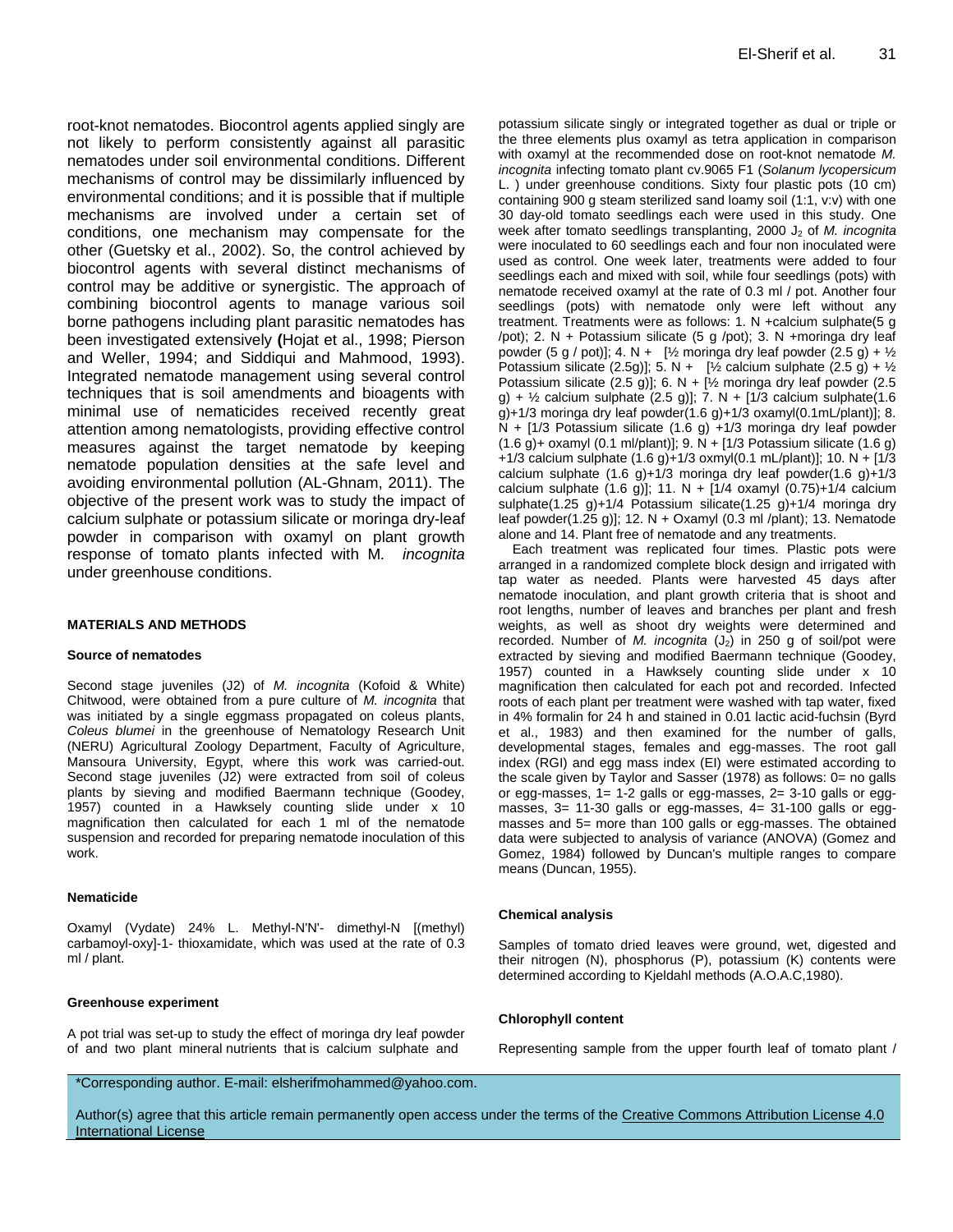treatment were obtained at 75 days after sowing and both chlorophyll a and b were determined in mg/g F.W following the equations used for the calculation of pigments content according to Goodwin (1965).

Chlorophyll (
$$
a
$$
) = 
$$
\frac{12.7 \text{ D } 663 - 2.69 \text{ D } 645 \times \text{V } \times 10}{4 \times 1000 \times 10}
$$

$$
(b) = \frac{22.9 \text{ D } 645 - 4.68 \text{ D } 663 \times \text{V} \times 10}{4 \times 1000 \times 0.5}
$$

Where,  $V=$  Acetone volume;  $D=$  Optical density reading at the wave length (cm) and  $D = / \text{cm}$ .

#### **Determination of total phenols**

Total phenols were determined after harvesting tomato fresh leaves bases using the Folin-Ciocalteu reagent method (Kaur and Kapoor, 2001). Total content of phenolic compounds in plant ethanolic extracts was calculated as catechol equivalents by the following equation:

$$
T = \frac{C \times V}{m \times 100}
$$

Where, T=Total content of phenolic compounds, in mg of catechool/100 g of fresh weight material.

 $C =$  The concentration of catechol established from the calibration curve, in mg/ml and  $V=$  the volume of extract in ml; m = The weight of pure plant ethanolic extract in g.

## **RESULTS AND DISCUSSION**

Tables 1 and 2 verify the impact of calcium sulphate or potassium silicate or moringa dry-leaf powder either alone or mixed as double or triple treatments along with oxamyl 24% L or the three elements + oxamyl as tetra application in comparison with oxamyl at the recommended dose against *M*. *incognita* infecting tomato plant cv. 9065 FI under greenhouse conditions  $(25\pm3^{\circ}C)$ . Obviously, results indicated that all tested treatments improved plant growth criteria and reduced nematode parameters as well.

Among single applications, plant that received moringa dry leaf powder surpassed other tested single treatments in the increment values for total plant length (57.8%), number of leaves (13.3)% and branches per plant (28.6)%; total plant fresh weight (41.12%) and shoot dry weight (40%) followed by calcium sulphate in this respect compared to nematode alone (Table 1).

Moreover, among the dual treatments tested in this study, moringa dry leaf powder plus calcium sulphate at their half doses overwhelmed other double treatments in the percentage increase values of such plant growth characters of tomato plant that is total plant length (94.25%), number of leaves (55.5%) and branches (60.71%), total plant fresh weight (70.71%) and shoot dry weight (80.0%), followed by that of  $\frac{1}{2}$  (calcium sulphate + potassium silicate) and then ½ moringa dry leaf powder

+ potassium silicate), respectively. Likewise, the same trend was evident as the two compounds of moringa dry leaf powder plus calcium sulphate mixed with oxamyl at 1∕3 each since this integrated treatment achieved the highest percentage increase values of total plant length (124.26%), number of leaves (61.6%), and branches (67. 85%), total plant fresh weight (110.13%) and shoot dry weight (105.2%) followed by that of ⅓ (potassium silicate + moringa dry leaf powder + oxamyl ) and then 1∕3(potassium silicate + calcium sulphate +oxamyl)in such plant growth parameters, respectively. It is interesting to note that a synergistic effect to the increments values of tomato plant growth positively occurred for the three tested items added at ⅓ each with values of 111.46, 61.6, 71.42, 113.26 and 114.8% for plant length, number of leaves and branches∕plant, total plant fresh weight and shoot dry weight, respectively compared with nematode alone. Moreover, similar trend was also strongly observed in the case of applying oxamyl to that tested three components at ¼ each as 1∕4 (moringa dry leaf powder + calcium sulphate + potassium silicate + oxamyl) treatment which gave the high synergistic action by showing the highest recorded values of such tomato plant growth criteria in this study, since its values were 146.84, 66.6, 114.28, 127.04 and 122.8% for plant length, number of leaves and branches/plant ,total plant fresh weight and shoot dry weight, respectively (Table 1). It is worthy to note that oxamyl as a systemic nematicide gave considerable values of percentage increase values of tomato plant growth characters, since its values amounted to 93.6, 34.6, 28.57, 78.53 and 81.2% for plant length, number of leaves and branches / plant, total plant fresh weight and shoot dry weight, respectively, comparing to nematode alone (Table 1). Moreover, plant free of nematode and receiving none of the tested components gave reasonable values of such tested tomato growth characters, since its values were 12.89, 4.4, 7.14, 4.32 and 8.0% for plant length, number of leaves and branches ∕ plant, total plant fresh weight and shoot dry weight, respectively (Table 1) .

Data presented in Table 2 reveal the influence of calcium sulphate, potassium silicate and moringa dry leaf powder either alone or mixed as dual or triple treatments along with oxamyl or three items plus oxamyl as tetra application compared to oxamyl at the recommended dose on reproduction and development of *M. incognita* infecting tomato plant cv. 9065 F1 under greenhouse conditions. In general, results indicate that all tested treatments obviously diminished *M. incognita*  tested criteria that is number of juveniles in soil, developmental stages, root galling, females and egg masses on root system as compared to those of the inoculated untreated cheek. It is interesting to observe that the tested double or triple or tetra application treatments gave better results than single ones did. In the meantime among the single applications, moringa dry leaf powder accomplished the highest percentage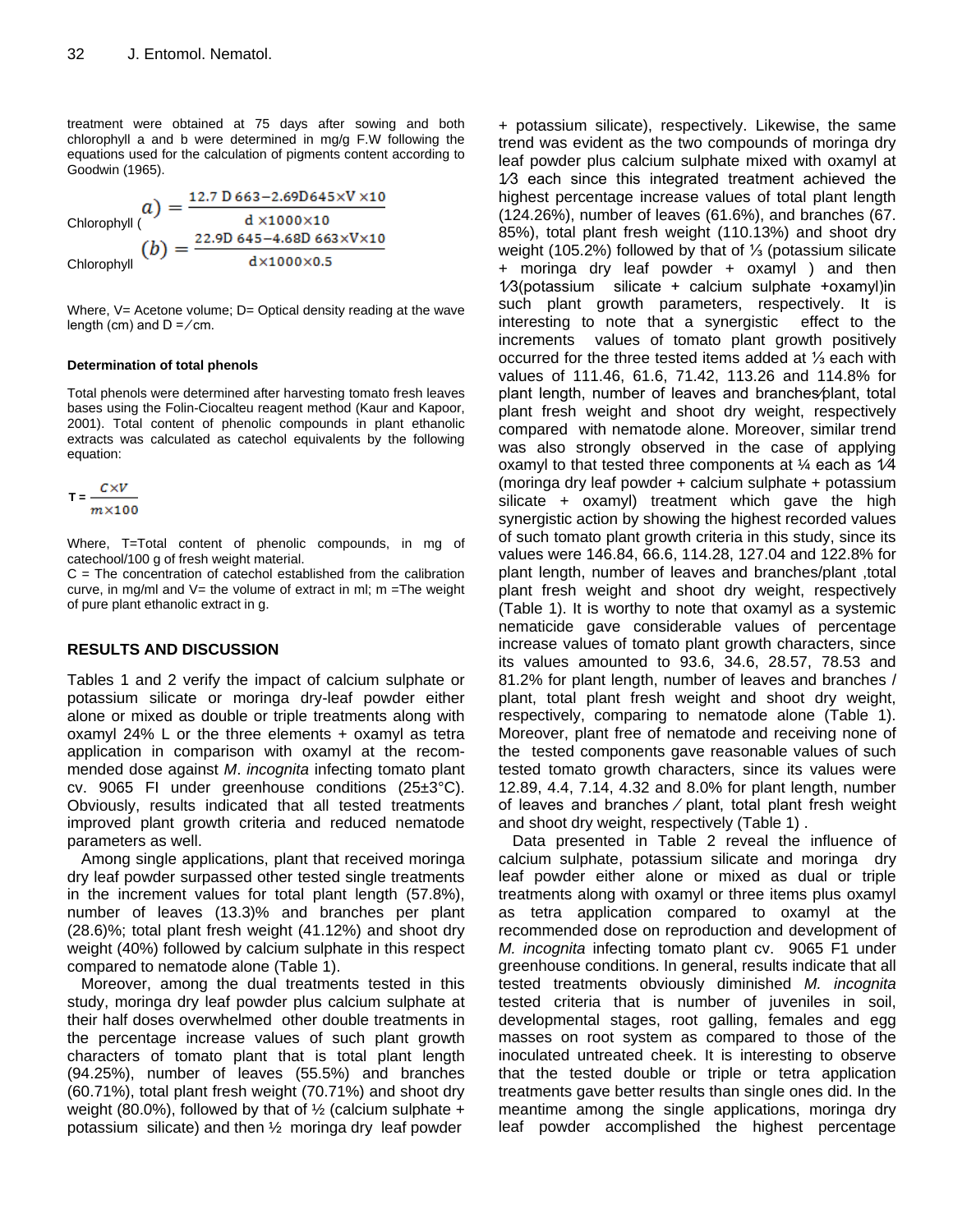**Treatment \*Plant growth response Length (cm) Total plant length (cm) \*\* Inc.% No. of leaves\ plant \*\* Inc.% No.of branches\ plant \*\* Inc.% Total plant Fresh weight (g) Total plant F.Wt (g) \*\* Inc.% Shoot dry weight (g) \*\* Inc.% Inc.% Inc.% Inc.% Inc.% Inc.% Inc.% Inc.% Inc.% <b>Inc.% Shoot Root** (g) Inc.% weight (g) Inc.% Potassium silicate 53.00f 20.26g 73.26h 40.18 50.0fg 11.1 8.00ef 14.28 12.50f 4.43e 16.93f 26.15 2.93f 17.2 Calcium sulphate 59.62e 22.25f 81.87g 56.65 50.5fg 12.2 8.50def 21.4 13.00f 4.15e 17.15f 27.79 3.05f 22 Moringa dried leaf powder 67.87e 24.60e 82.47g 57.8 51.0f 13.3 9.00cdef 28.6 14.50ef 4.45e 18.95ef 41.12 3.50e 40 1\2 (Moringa dried leaf powder + Potassium silicate) 68.50d 26.25d 94.75f 81.3 57.0e 26.6 10.00bcde 42.85 15.00ef 5.24cd 20.24de 50.81 3.91d 56.4 1\2 (Calcium sulphate + Potassium silicate) 72.00d 22.90f 94.90f 81.59 65.3c 45.1 10.30bcde 47.14 16.00e 5.93b 21.93cd 63.41 4.08d 63.2 1\2 (Moringa dried leaf powder + calcium sulphate) 69.46d 32.06b 101.52e 94.25 70.0b 55.5 11.25bc 60.71 17.00de 5.91b 22.91bc 70.71 4.50c <sup>80</sup> 1\3 (calcium sulphate + moringa dried 110 (calcium suiphate moninga uneu 87.70b 29.50c 117.20b 124.26 72.8ab 61.6 11.75b 67.85 22.22b 5.98b 28.2a 110.13 5.13b 105.2<br>leaf powder + Ox) 1\3 (Potassium silicate + moringa dried  $leaf$  powder  $+$  Ox) 83.56b 30.00c 113.56bc 117.29 70.0b 55.5 10.75bcd 53.57 19.85bc 5.53bcd 25.33b 88.74 4.57c 82.8 1\3 (Potassium silicate + calcium sulphate  $+$  Ox) 85.00b 24.83e 109.83cd 110.16 66.0c 46.6 11.00bcd 57.14 20.00bc 5.79bc 25.79b 92.17 4.68c 87.2 1\3 (Potassium silicate + moringa dried leaf powder+ calcium sulphate) 87.25b 23.26f 107.51d 111.46 72.8ab 61.6 12.00b 71.42 21.90b 6.72a 28.62a 113.26 5.37ab 114.8 1\4 (Calcium sulphate + Potassium 114 (Calcium sulphate + Potassium composition of 34.00a 129.00a 146.84 75.0a 66.6 15.00a 114.28 25.00a 5.47bcd 30.47a 127.04 5.57a 122.8 122.8 Ox amyl 24% L 75.93c 25.25de 101.18e 93.6 60.6d 34.6 9.00cdef 28.57 18.95cd 5.01d 23.96bc 78.53 4.53c 81.2 N alone 36.00h 16.25i 52.25j \_ 45.0h \_ 7.00f \_ 10.00g 3.42f 13.42g \_ 2.50g \_ Plant free of any treatment 40.00g 19.00h 59.00i 12.89 47.0gh 4.4 7.50f 7.14 10.00g 4.00e 14.0g 4.32 2.70fg 8 LSD 3.463 1.054 4.072 2.954 1.619 2.025 0.451 2.203 0.342

Table 1. Impact of calcium sulfate or potassium silicate or moringa dry leaf powder either alone or mixed as double or triple treatments or with oxamyl or as tetra application in comparison with oxamyl on plant growth response of tomato cv. 9065 FI infected with 2000 second stage juveniles (J2) of *Meloidogyne incognita* under greenhouse conditions

Values are the mean of four replicates. Ox = oxamyl. \*Means in each column followed by the same letter(s) did not differ at p<0.05 according to Duncan's multiple-range test.

reduction of nematode parameters with the maximum values of 66.5, 75.96 and 77.77% for final nematode population, number of galls and egg mass ∕ plant, respectively comparing with nematode alone (Table 2).

Moreover, plant receiving calcium sulphate as a single treatment ranked second to moringa dry leaf powder in reducing nematode parameters

since. Its values amounted to 66.4, 72.22, and 75.55%, for the same parameters whilst potassium silicate showed the least values in this respect which were appointed to 61.2, 62.27 and 74.07% for final nematode population, number of gall and egg masses ∕root system, respectively compared to nematode alone (Table 2). As far for the dual applications, moringa dry leaf powder

plus calcium sulphate at its half doses achieved the highest reduction values of final nematode population (78.2%), number of galls (83.33%) and egg masses (85.18%), followed by that of 1∕2  $(calcium sulplate + potassium silicate) than$ treatment that contained 1∕2 (moringa dried leaf + potassium silicate), respectively as compared to nematode alone. It is interesting to observe that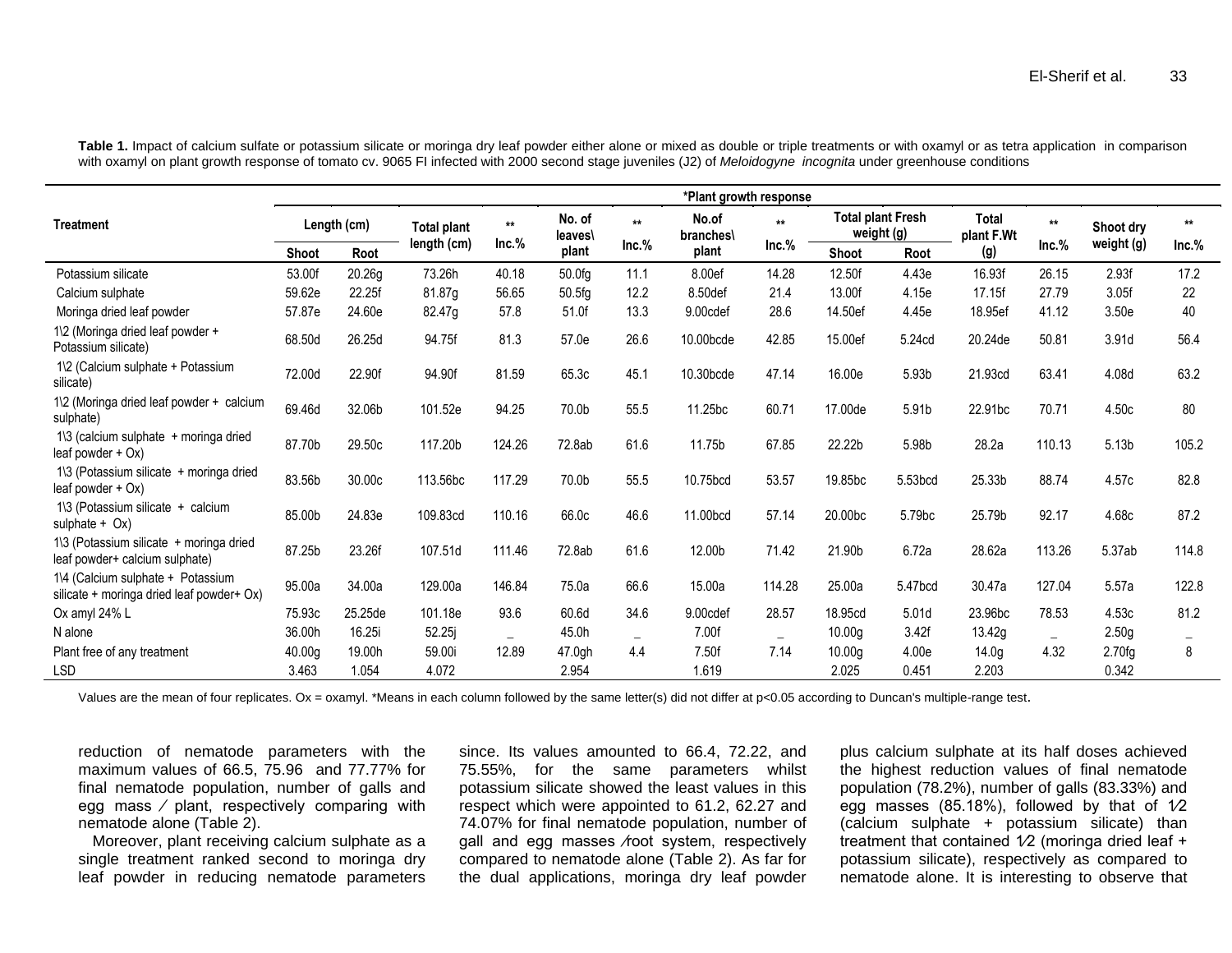Table 2. Nematode parameters of *Meloidogyne incognita* infecting tomato plant cv. 9065 F1 as affected by calcium sulphate or potassium silicate or moringa dry leaf powder either alone or mixed as double or triple applications or plus oxamyl as tetra treatments in comparison with oxamyl under greenhouse condition (25  $\pm$  3°C).

|                                                                                | Nematode population in |                   |                    |                    |             |           |                   |       |       |                    |       |                |
|--------------------------------------------------------------------------------|------------------------|-------------------|--------------------|--------------------|-------------|-----------|-------------------|-------|-------|--------------------|-------|----------------|
| <b>Treatment</b>                                                               |                        | <b>Roots</b>      |                    | Final              |             |           |                   |       |       |                    |       |                |
|                                                                                | Soil (j2)              | <b>Females</b>    | Dev.<br>stages     | population<br>(pf) | Red<br>$\%$ | <b>RF</b> | No. galls         | Red % | RGI % | No .of Egg-masses  | Red % | EI             |
| Potassium silicate                                                             | 1800.0b                | 37.0b             | 51.00b             | 1888.0b            | 61.2        | 0.94      | 50.0b             | 65.27 |       | 35.0 <sub>b</sub>  | 74.07 |                |
| Calcium sulphate                                                               | 1578.0c                | 35.0bc            | 34.25d             | 1647.25c           | 66.4        | 0.82      | 40.0 <sub>c</sub> | 72.22 | 4     | 33.0 <sub>bc</sub> | 75.55 | -4             |
| Moringa dried-leaf powder                                                      | 1561.25d               | 32.5c             | 32.00d             | 1625.75d           | 66.5        | 0.81      | 35.0d             | 75.69 | 4     | 30.0 <sub>c</sub>  | 77.77 | 4              |
| $\frac{1}{2}$ (Moringa dried-leaf powder + Potassium silicate)                 | 1136.0e                | 36.25b            | 42.00c             | 1214.25e           | 75          | 0.6       | 37.0cd            | 74.3  | 4     | 25.0d              | 81.48 | - 3            |
| $\frac{1}{2}$ (calcium sulphate + Potassium silicate)                          | 1032.0f                | 27.0 <sub>d</sub> | 29.50e             | 1088.5f            | 77.6        | 0.54      | 34.0d             | 76.38 | 4     | 24.0d              | 82.22 | - 3            |
| $\frac{1}{2}$ moringa dried-leaf powder + calcium sulphate)                    | 1024.0g                | 27.25d            | 9.75g              | 1060.75g           | 78.2        | 0.53      | 24.0e             | 83.33 | 3     | 20.0e              | 85.18 | -3             |
| $1/3$ (Calcium sulphate+ moringa dried-leaf powder + Ox)                       | 420.0i                 | 15.0f             | 10.00 <sub>g</sub> | 450.0k             | 90.5        | 0.22      | 16.0f             | 88.9  | 3     | 9.0f               | 88.9  | $\overline{2}$ |
| $1/3$ (Potassium silicate + moringa dried-leaf powder + Ox)                    | 422.0j                 | 19.0e             | 17.50f             | 458.5j             | 90.6        | 0.23      | 18.0f             | 87.5  | 3     | 10.0 <sub>f</sub>  | 92.59 | -2             |
| $1/3$ (Potassium silicate + calcium sulphate + Ox)                             | 481.25i                | 17.5ef            | 10.25q             | 508.25i            | 89.5        | 0.25      | 12.25g            | 91.49 | 3     | 10.0 <sub>f</sub>  | 92.59 | -2             |
| $1/3$ (Potassium silicate + moringa dried-leaf powder+ calcium sulphate)       | 590.0h                 | 15.25f            | 11.50q             | 616.75h            | 87.3        | 0.31      | 12.0 <sub>q</sub> | 91.66 | 3     | 10.0 <sub>f</sub>  | 92.59 | -2             |
| $1/4$ (calcium salphate + Potassium silicate + moringa dried-leaf powder + Ox) | 400.0k                 | 8.5g              | 4.25h              | 412.75             | 91.5        | 0.21      | 10.75q            | 92.53 | 2     | 7.0f               | 94.81 | - 2            |
| Oxamyl 24% L                                                                   | 312.0L                 | 1.5 <sub>h</sub>  | 2.25h              | 315.75m            | 93.5        | 0.16      | 4.25h             | 97.04 | 2     | 2.0 <sub>q</sub>   | 98.51 |                |
| N alone                                                                        | 4593.6a                | 150.5a            | 122.00a            | 4866.1a            |             | 2.43      | 144.0a            |       | 5     | 135.0a             |       | ა              |
| L.S.D                                                                          | 4.01                   | 2.648             | 2.314              | 6.924              |             |           | 3.301             |       |       | 3.291              |       |                |

Values are the mean of four replicates. Ox = Oxamyl. EI= eggmass index RGI= root gall index. \*Means in each column followed by the same letter(s) did not differ at p<0.05 according to Duncan's multiple-range test. RF= nematode reproduction factor.

when the dual applications applied separately along with oxamyl as triple treatment, an obvious synergistic action of such triple application was clear in the resulting more reduction percentage of nematode criteria.

For instance, plant receiving treatment containing ⅓ (moringa dry leaf powder + calcium sulphate + oxamyl) surpassed over other tested triple treatments in reducing final nematode population (90.5%), number of galls (88.90%) and egg masses (93.33%), followed by that of ⅓ (potassium silicate + calcium sulphate + oxamyl), respectively, compared to nematode alone.

However, plant that received the three compounds as triple treatment without oxamyl [⅓ (calcium sulphate + potassium silicate + moinga dry leaf powder)], gave a considerable reduction

percentage of final nematode population (87.3%), number of galls (91.66%), and egg masses (92.59%), respectively. Moreover , when oxamyl was added to this triple treatment that contained four components as tetra application [¼ (calcium sulphate + potassium silicate + moringa dry leaf + oxamyl)], a high synergistic action was obviously recorded in diminishing final nematode population, number of galls and egg masses with values of 91.5, 92.53 and 94.81%, respectively compared to nematode alone. It is worthy to note that oxamyl as a systemic nematicide gave the highest, percentage reduction of final nematode population (93.51%), number of galls (97.04%) and egg masses (98.51%), respectively compared to nematode alone and ranked first in this respect. Likewise, signification results were observed between egg masses indices of all tested treatments and nematode alone, since they ranged from (4) for single applications to (3) for the double ones to (2) for the triple treatment to (1) for oxamyl vs 5 for nematode alone. Similar trend was evident in the case of gall indices of tested treatments since they ranged from 4 for single and some of dual ones to 3 for triple treatments and 2 for four components as tetra treatment with oxamyl vs. 5 for nematode alone (Table 2).

Also, nematode reproduction factors under the stress of potassium silicate, calcium sulphate and moringa dry leaf powder solely or mixed as binary or triple alone or along with oxamyl or as tetra treatments in comparisons with oxamyl at the recommended dose on tomato plant were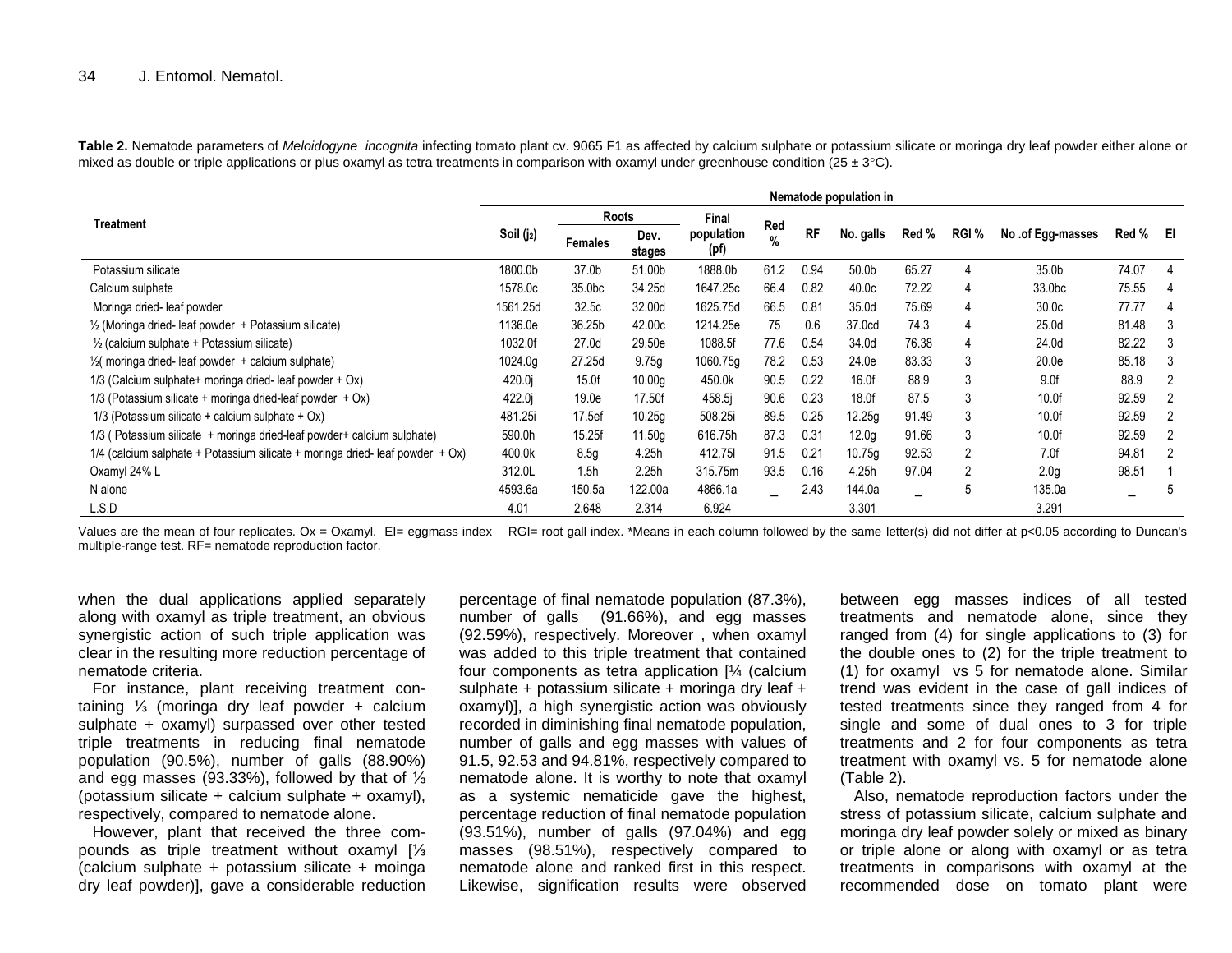**Table 3.** Nitrogen (N) phosphorus (P), potassium (K), total phenol and total chlorophyll contents in leaves of tomato CV.9065 F1 infected with *Meloidogyne incognita* treated with calcium sulphate or potassium silicate or moringa dry leaf powder either alone or mixed as double or triple or with oxamyl as tetra treatments in comparison with oxamyl under greenhouse conditions.

|                                                                                      | *Chemical components |       |      |       |       |         |         |                                 |                    |                          |                      |                          |
|--------------------------------------------------------------------------------------|----------------------|-------|------|-------|-------|---------|---------|---------------------------------|--------------------|--------------------------|----------------------|--------------------------|
|                                                                                      |                      |       |      |       |       | Leaves  |         |                                 |                    |                          |                      |                          |
| <b>Treatment</b>                                                                     |                      |       |      |       |       |         |         | Chlorophyll content mg /g F.WT. |                    | Total                    | Inc.%                |                          |
|                                                                                      | $N\%$                | P%.   | Κ    | C%    | C/N   | $O.M\%$ | Chlo. a | Chlo.b                          | a+b                | Red.%                    | phenol<br>(mg/100 g) |                          |
| Potassium silicate                                                                   | 1.55                 | 0.346 | 1.80 | 34.4  | 22.19 | 59.1    | 0.5371  | 0.378m                          | 0.915m             | 14.1                     | 564.4d               | 17.6                     |
| calcium sulphate                                                                     | 1.59                 | 0.354 | 1.89 | 34.7  | 21.82 | 59.7    | 0.556j  | 0.395j                          | 0.951k             | 14.9                     | 572.1c               | 19.2                     |
| moringa dry leaf powder                                                              | 1.64                 | 0.370 | 1.98 | 35.0  | 21.34 | 60.2    | 0.545k  | 0.3871                          | 0.9321             | 16.6                     | 579.8b               | 20.8                     |
| $\frac{1}{2}$ (moringa dry leaf powder +<br>Potassium silicate)                      | 1.70                 | 0.365 | 2.08 | 35.2  | 20.7  | 60.5    | 0.563i  | 0.406i                          | 0.969i             | 13.2                     | 541.5g               | 12.9                     |
| $\frac{1}{2}$ calcium sulphate + Potassium<br>silicate)                              | 1.77                 | 0.373 | 2.17 | 35.5  | 20.05 | 61.1    | 0.571h  | 0.414h                          | 0.985h             | 11.8                     | 549.6f               | 14.5                     |
| $\frac{1}{2}$ moringa dry leaf powder +<br>calcium sulphate)                         | 1.81                 | 0.386 | 2.25 | 35.9  | 19.83 | 61.7    | 0.582g  | 0.422g                          | 1.004g             | 10.1                     | 557.2e               | 16.1                     |
| $\frac{1}{2}$ moringa dry leaf powder +<br>calcium sulphate)                         | 2.02                 | 0.413 | 2.52 | 36.9  | 18.26 | 63.4    | 0.615c  | 0.462c                          | 1.077c             | 3.6                      | 515.3j               | 7.4                      |
| $1/3$ (Potassium silicate + moringa<br>dry leaf powder + Oxamyl)                     | 2.13                 | 0.422 | 2.63 | 37.2  | 17.43 | 63.9    | 0.609d  | 0.450d                          | 1.059d             | 5.2                      | 506.1k               | 5.5                      |
| $1/3$ (Potassium silicate + calcium<br>sulphate + Oxamyl)                            | 2.25                 | 0.431 | 2.69 | 37.69 | 16.75 | 64.6    | 0.627b  | 0.470b                          | 1.097b             | 1.8                      | 523.8i               | 9.2                      |
| 1/3 (Calcium sulphate + moringa<br>dry leaf powder + calcium<br>sulphate)            | 1.93                 | 0.407 | 2.43 | 36.5  | 18.91 | 62.8    | 0.598e  | 0.442e                          | 1.04e              | 6.9                      | 495.91               | 3.4                      |
| 1/4 (Calcium sulphate +<br>Potassium silicate + moringa dry<br>leaf powder + Oxamyl) | 2.37                 | 0.446 | 2.79 | 38.0  | 16.03 | 65.3    | 0.590f  | 0.370n                          | 0.960 <sub>i</sub> | 18.1                     | 593.4a               | 23.7                     |
| Oxamyl                                                                               | 1.84                 | 0.398 | 2.34 | 36.2  | 19.67 | 62.3    | 0.588f  | 0.433f                          | 1.021f             | 8.6                      | 532.7h               | 11.0                     |
| N alone                                                                              | 1.49                 | 0.335 | 1.73 | 34.1  | 22.88 | 58.6    | 0.634a  | 0.483a                          | 1.117a             | $\overline{\phantom{a}}$ | 479.8n               | $\overline{\phantom{a}}$ |
| Plant free of any treatment                                                          | 2.49                 | 0.458 | 2.89 | 38.3  | 15.38 | 65.9    | 0.544k  | 0.391k                          | 0.9351             | 16.3                     | 487.2m               | 1.5                      |
| L.S.D                                                                                |                      |       |      |       |       |         | 0.005   | 0.002                           | 0.007              |                          | 0.204                |                          |

Values are the mean of four replicates.  $Ox = Oxamyl$ . \*Means in each column followed by the same letter(s) did not differ at  $p<0.05$  according to Duncan's multiple-range test.

adversely affected. Such rates ranged from 0.94 to 0.21 vs. 2.43 for nematode alone. Namely, the treatment containing ¼ (potassium silicate +potassium sulphate +moringa dry leaf + oxamyl) had the lowest rate of reproduction 0.21 whilst that of potassium silicate alone showed clearly the highest (0.94), respectively, whereas oxamyl had the least value (0.16) in this respect. Promising results were reported among the tested applications of adding moringa dry leaf powder with calcium sulphate and oxamyl plus potassium silicate at ¼ each dose which showed few number of females (8.5), galls (10.75), egg masses (7) and juveniles (400/1 Kg soil) that can be detected on root system and soil of tomato cv. 9065 FI in this study, respectively (Table 2).

Data in Table 3 shows the impact of either potassium silicate or calcium sulphate or moringa dry leaf powder alone or mixed as dual or triple or tetra with oxamyl comparing to oxamyl at the recommended dose on nitrogen (N) phosphorus (P), potassium (K), total phenol and total chlorophyll contents in leaves of tomato plant cv.9065 F1 infected with *M. incognita* under greenhouse conditions ( $25\pm3^{\circ}$ C). It was evident that N, P and K concentration were obviously reduced by nematode infection. It is interesting to note that all tested treatments gave remarkable increase in N, P, K and total phenol concentrations exceeding that of nematode alone (Table 3). Among the single treatments, moringa dry leaf powder ranked first in increasing N, P, K and total phenol concentrations with values of 1.64, 0.370, 1.98 and 20.8%, followed by calcium sulphate and then potassium silicate, respectively.

In the meantime, among the binary treatments, moringa dry leaf powder + calcium sulphate at its half dose accomplished the highest concentrations of N (1.81%), P (0.386%), K (2.25%) and total phenol (557.2 mg/100 g)  $(16.1\%)$ , followed by  $\frac{1}{2}$  (calcium sulphate + potassium silicate) at its half dose and then  $\frac{1}{2}$  (moringa dry leaf+ potassium silicate), respectively.

Moreover, an obvious synergetic action occurred in increasing N, P and K concentrations only when oxamyl was added to potassium silicate plus calcium sulphate at ⅓ dose each as triple treatment with values of 2.25,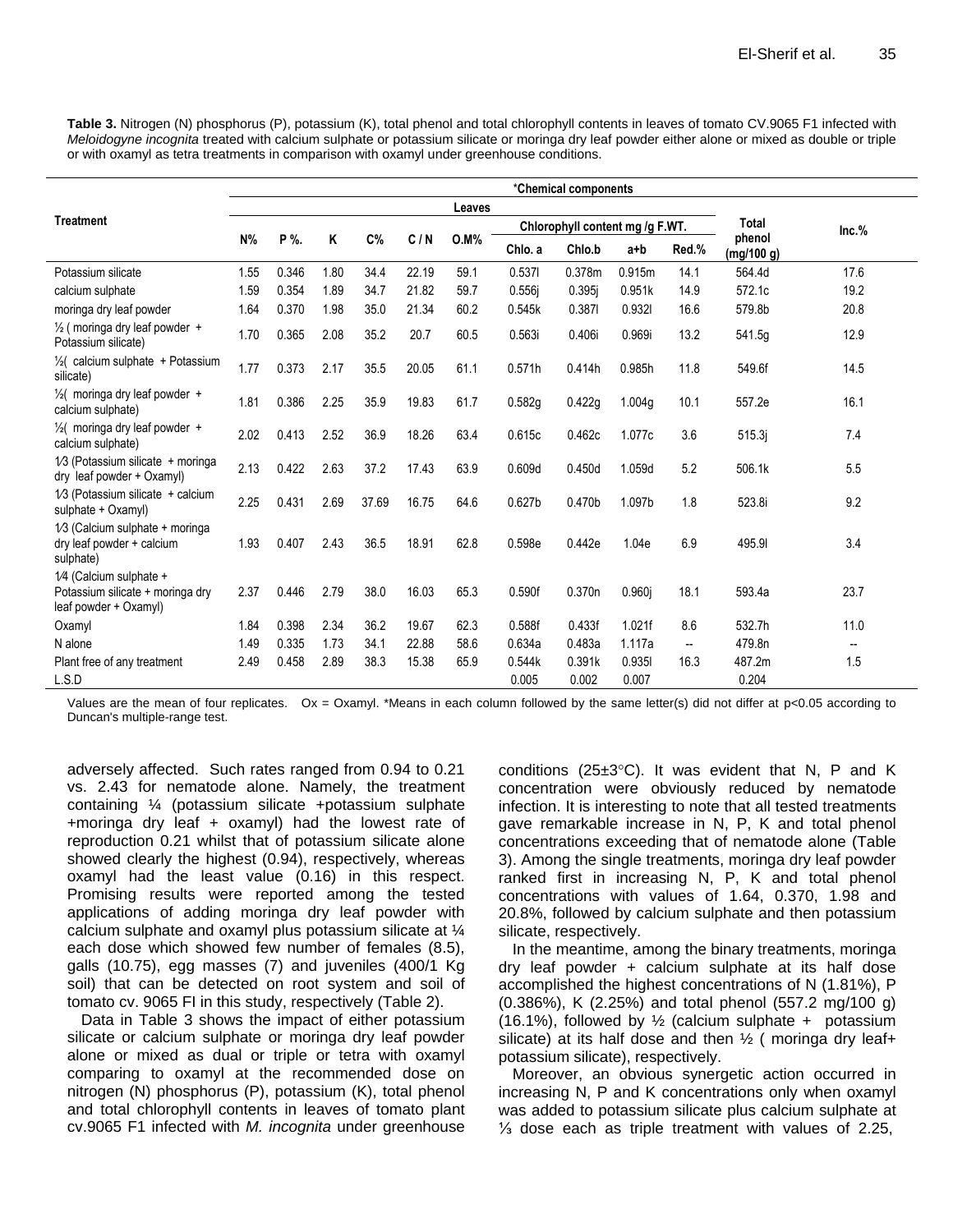0.431 and 2.69% and low value of total phenol percent (9.2%), respectively. However, a reasonable concentration of N, P and K was recorded by mixing the three tested components that is potassium silicate, calcium sulphate and moringa dry leaf powder together that exceeded the single treatment at 1/3 dose each with values of 1.93, 0.407 and 2.43% with low value of total phenol (3.4%). It is worthy to note that high synergistic action was evident with tetra application in increasing concentrations of N (2.37%), P (0.446%), K (2.79%) and total phenol (23.7%) that exceeded all treatments in this respect even that the plant free of nematode and any treatment. Moreover, the tetra treatment that contained all items plus oxamyl at 1/4 dose each ranked first in increasing N, P, K and total phenol comparing to nematode alone (Table 3 ).

It is worthy to note that the tetra application [1∕4(calcium sulphate + potassium silicate + moringa dry leaf + oxamyl)], gave the highest percentage increase of total phenol (23.7%) and the highest reduction value of total chlorophyll content (18.1%) comparing to nematode alone (Table 3).

Concerning total chlorophyll content in leaves of tomato plants infected with *M. incognita* under the tested treatments, the single ones showed the high reduction percentage values that ranged between 14.1 to 16.6% which was more than other double, triple, oxamyl and plant free of nematode and any treatments, whilst the tetra treatment accomplished its highest reduction percentage (18.1%) comparing to nematode alone (Table 3).

Regarding the C/N ratio, it ranged from 21.34:1 to 22.19:1; 19.83:1 to 20.07:1 and 16.75:1 to 18.91:1 and 16.03:1 for single, dual, triple and tetra treatments, respectively. The C/N ratio of the tetra treatment gave the least value of this item (16.03:1) and oxamyl had 19.67:1 and 22.88:1 for nematode alone (Table 3).

Using calcium sulphat or potassium silicate or moringa dry leaf powder either alone or mixed as dual or triple or tetra treatments along with oxamyl at ½ or ⅓ or ¼ doses compared to oxamyl at the recommended dose on reproduction and development of *M. incognita* play an important role in diminishing root knot nematode on tomato plants and its reproduction factors (RF), where the double, triple and tetra treatments tested gave better results than single ones did. In the meantime, among the single applications, moringa dry leaf powder accomplished the highest percentage reduction of nematode parameters. Results of this work are supported by the findings of Sowley et al. (2014) who said that the infestation of root-knot nematodes were significantly lower in the moringa leaf powder-treated plots than the control. They added although significant differences were not observed in all the parameters evaluated among the moringa leaf powder treatments, sweet pepper plants treated with 80 g/L of moringa leaf powder per plot recorded the highest mean value of plant height, number

of leaves, number of fruits per plant, fruit weight per plant total yield per plot and the thickest plant girth. Similarly, the sweet pepper plants treated with 80 g/L of moringa leaf powder had the lowest infection index (root gall) and nematode population. Application of moringa leaf powder at 40, 60 and 80 g/L increased sweet pepper yield and decreased nematode population confirming their potential in management of root-knot nematodes.

Claudius-Cole et al. (2010) recorded that *Moringa oleifera*, is widely used in water treatment as a good inhibitor of nematode egg hatch and juvenile survival. It was also effective in reducing nematode population in plants with a subsequent increase in plant growth and yield. Guzman (1984) found that water extracts of moringa leaves were to be as toxic to *M. incognita* as standard pesticides. The nematicidal effect of the tested materials may possibly be attributed to their high contents of certain oxygenated compounds which are characterized by their lipophilic properties that enable them to dissolve the cytoplasmic membrane of nematode cells and their functional groups interfering with the enzyme protein structure (Knobloch et al*.*, 1989).

The positive increments values of N, P and K was correlated within any tested single, dual, triple and tetra applications of such materials along with oxamyl added, a situation that is supported by the findings of El-Sherif and Ismail (2009) who reported that  $\frac{1}{2}$  (B.t. + Ox) treatment exceeded that of either B.t. or ox amyl alone in values of N, P and K cons. in soybean plant infected with *M. incognita*. Meanwhile, the same trend occurred in the case of total phenol content on tomato plant infected with *M. incognita*, in this study and is supported by the findings of Kesba (2010) in respect to treatments of humic and fulvic acids that significantly improved the levels of non-enzymatic antioxidants molecules including total phenol in the roots infected grape rootstocks roots with *Rotylenchulus reniformis* or *Tylenchulus semipenetrans*, especially at the higher concentration of the organic acids. Increasing levels of total phenol may serve as defense compounds against pathogens (Kosuge, 1969). However, there were negative correlations between the single and concomitant applications of the tested components regarding the reduction of total chlorophyll content in the present study compared to nematode alone, a condition which is in agreement with those reported by El-Sherif and Ismail (2009) in respect to *M. incognita* infecting soybean plant.

Undoubtedly, the abiotic factors used in the present investigation as tool for the integrated control of *M. incognita* on tomato plants through the tested one or two or more components along with oxamyl as systemic nematicide at their proper doses succeeded to generate a sort of inducing resistance in a susceptible host plant against such pathogenic nematode, since tetra application in this work showed very low eggmasses (7.0) or females (8.5) on root system of tomato plant infected with *M. incognita*. Moreover, the nematicidal activities of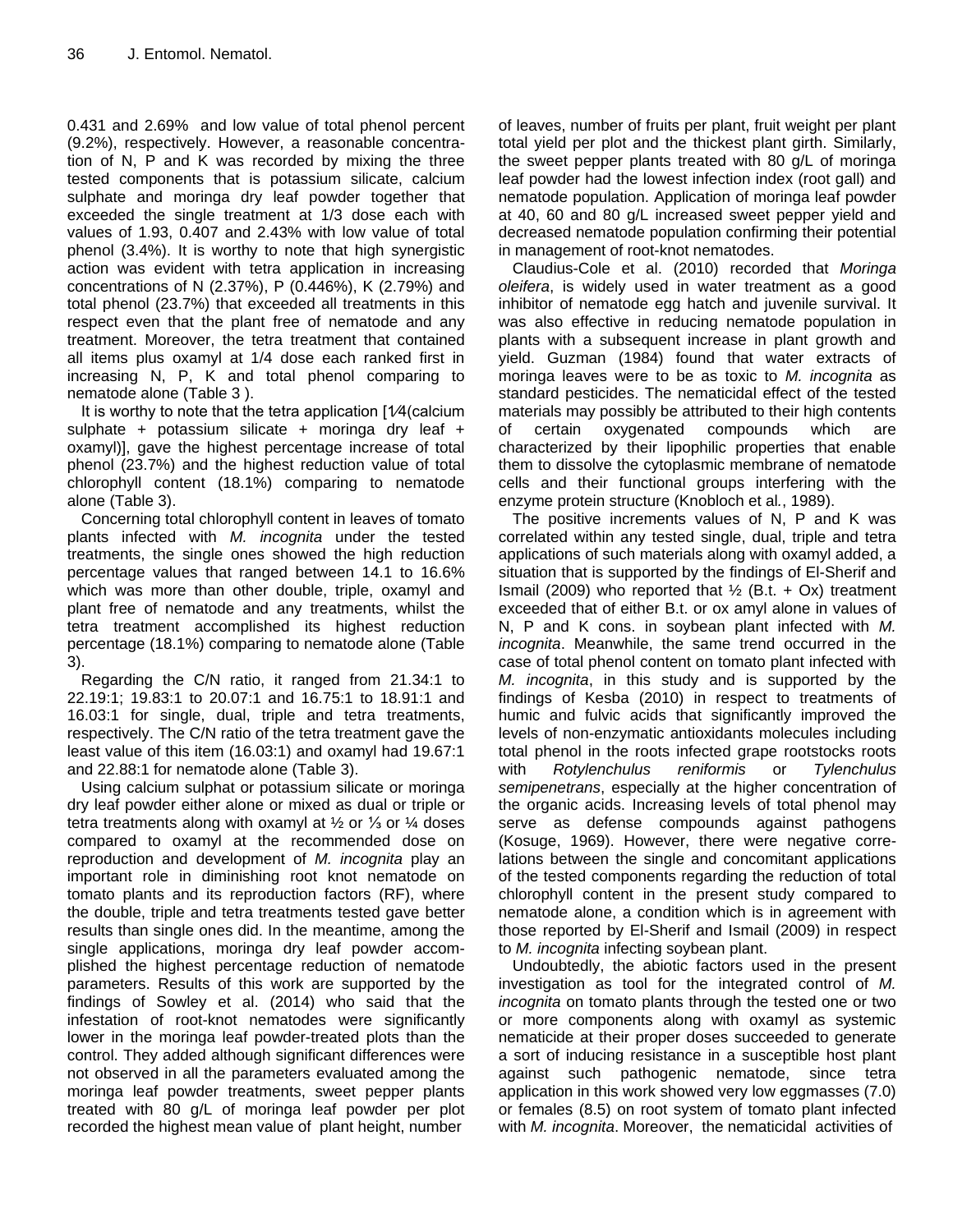the tested materials as biofertilizers as well as their thermo stable toxin in the integrated management of *M. incognita* on tomato plants along with oxamyl can be varied from component to another. These variations may be attributed to the differences in the chemical nature, compound present in these tested material and method of application used. The safety of such materials and its low cost is one of its advantages. These observations agreed with those of Oteifa (1953) who stated that rootgall nematode damage on cabbage increased with amounts of potassium available to the host plant because potassium increased the rate of reproduction of nematode. Huber (1991) also recorded that root gall nematode damage on lima bean decreased with increased ammonium supplied to the plant.

In addition, these results are also in agreement with those reported by Oteifa and El-Gindi (1962) in respect to plants with fewer root galls that would translocate more nutrients to vegetative organs than heavily galled roots. Regarding the C/N ratio, it ranged between 21.34 to 22.19, 19.83 to 18.26, 16.03 for single, dual, triple and tetra treatments vs. 22.88 for nematode alone, respectively, and agrees with the findings of Miller and Donahue (1990) who reported that organic residues with C/N ratio 20:1 or narrow have sufficient nitrogen to supply the decomposing microorganisms and also to release for plant use.

However, more research is needed to be done in this direction under field conditions before drawing such recommendations for new trend safe and effective integrated nematode management alternative (s) based on the combined use of natural and synthetic compounds.

## **Conflict of interests**

The authors did not declare any conflict of interest.

#### **ACKNOWLEDGEMENT**

This work is a part of M.Sc. thesis of Saadoon M. Saadoon (Post graduate student) and was supported by a grant from the government of Iraq. The authors thank the staff members of the Nematology Research Unit (NERU), Agricultural Zoology Department, Faculty of Agriculture, Mansoura University, Egypt for their encouragement to carried-out this work.

#### **REFERENCES**

- AOAC (1980). Association of official Agriculture Chemist, official methods of Analysis. 13th ed. Washington, D.C.
- AL-Ghnam AH (2011). Integrated management of citrus nematode, Tylenchulus semipenetrans. Ph. D. Agric. Zool. Dept. Fac. Of Agric. Mansoura Univ. 155p.
- Byrd DW, Kirkpatrick T, Barker K (1983). An improved technique for clearing and staining plant tissues for detection nematodes. J. Nematol.15(3):142-143.
- Claudius-Cole AO, Aminu AE, Fawole B (2010). Evaluation of plant extracts in the management of root-knot nematode Meloidogyne incognita on cowpea [Vigna unguiculata (L) Walp]. J. Mycopath 8(2):53-60.
- Duncan DB (1955). Multiple range and multiple, F-test. Biometrics 11:1- 42. http://dx.doi.org/10.2307/3001478
- El-Sherif AG, Ismail AF (2009). Integrated management of Meloidogyne incognita infecting soybean by certain organic amendments, Bacillus thuringiensis, Trichoderma harzianum and Oxamyl with reference to NPK and total chlorophyll status. Plant Pathol. J. 8(4):159-164. http://dx.doi.org/10.3923/ppj.2009.159.164
- Gomez KA, Gomez AA (1984). Statistical procedures for Agricultural Research. 2nd Ed., John Wiley &Sons: Inc., New York.
- Goodey JB (1957). Laboratory methods for work with plant and soil nematodes. Tech. Bull. No. 2. Min. Agric. Fish Ed. London, 47 p.
- Goodwin TW (1965). In: Goodwin, T.W. (Ed.), Chemistry and Biochemistry of Plant Pigments. Academic Press, London, UK.
- Guetsky R, Shteinberg D, Elad Y, Fischer E, Dinoor A (2002). Improving biological control by combining biological agents each with several mechanisms of disease suppression. Phytopathology 12: 976-985. http://dx.doi.org/10.1094/PHYTO.2002.92.9.976
- Guzman RS (1984). Toxicity screening of various plant extracts, Anthocephalus chinensis (Lamb) Rich ex Walp, Desmodium gangeticum (Linn) DC, Artemisia vulgaris Linn, Eichornia crassipes (Mart) Solms, Leucaena leucocephala (Lam) de Wit, Allium cepa Linn, Allium sativum Linn and Moringa oleifera Lam] against Meloidogyne incognita Chitwood and Radopholus similis Cobb and characterization of their nematicidal components. Ph.D Thesis University of the Philippines at Los Banos, College, Laguna Place College, Laguna (Philippines). 197 pp.
- Hojat Jalali AA, Segera R, Coosemans I (1998). Biocontrol of Heterodera schachtii using combinations of the sterile fungus, StFcHI-1, Embellisia chlamydospora and Verticillium chlamydosporium. Nematologica http://dx.doi.org/10.1163/005525998X00025
- Huber DM (1991). The use of fertilizers and organic amendments in the control of plant disease. In: Pimentel D, Hanson AA (ed) Handbook of pest management in agriculture. Flrida: CRC. pp. 357-394.
- Kaur C, Kapoor HC (2001). Antioxidants in fruits and vegetables in the millennium's health. Int. J. Food Sci. Technol. 36:703-725. http://dx.doi.org/10.1046/j.1365-2621.2001.00513.x
- Kesba HH (2010). Biochemical alterations in grape infected with three phytonematode species with emphasis on root-knot nematode control. Egyptian J. Agronematol. 9(2):116-131.
- Knobloch K, Pauli A, Iberl N, Weigand N, Weis HM (1989). Antibacterial and antifungal properties of essential oil components. J. Essential Oil Res. 1:119-128. http://dx.doi.org/10.1080/10412905.1989.9697767
- Kosuge T (1969). The role of phenols in host response to infection.<br>Annual Review Phytopathol 7:195-222 Phytopathol. http://dx.doi.org/10.1146/annurev.py.07.090169.001211
- Miller RW, Donahue RL (1990). Organic matter and container media. Soils: An introduction to soils and plant growth. 6th (Ed). Prentice Hall, Inc; Englewood Cliffs, N.J. U.S.A.181-225.
- Oka Y, Necar S, Putievesky E, Ravid V, Yaniv Z, Spiegel Y (2000). Nematicidal activity of essential oils and their components against the root-knot nematode. J. Phytopathol. 90(7):710-715. http://dx.doi.org/10.1094/PHYTO.2000.90.7.710
- Oteifa BA (1953). Development of the root-knot nematode, Meloidogyne spp. as affected by potassium nutrition of the host. Phytopathology 43:171-174.
- Oteifa BA, El-Gindi DM (1962). Influence of parasitic duration of Meloidogyne javanica on host nutrient uptake. J. Nematol. 8:200-216.
- Pierson EA, Weller DM (1994). Use the mixtures of Fluorescent pseudomonas to suppress take-all and improve the growth of wheat. Phytopathology 84:940-947. http://dx.doi.org/10.1094/Phyto-84-940
- Siddiqui ZA, Mahmood I (1993). Biological control of Meloidogyne incognita race3 and Macrophomina phaseolina by Paecilomyces lilacinus alone and in combination on chickpea. Fundam Appt. Nematol. 16:215-218.
- Sowley ENK, Kankam F, Adomako J (2014). Management of root-knot nematode (Meloidogyne spp.) on sweet pepper Capsicum annuum